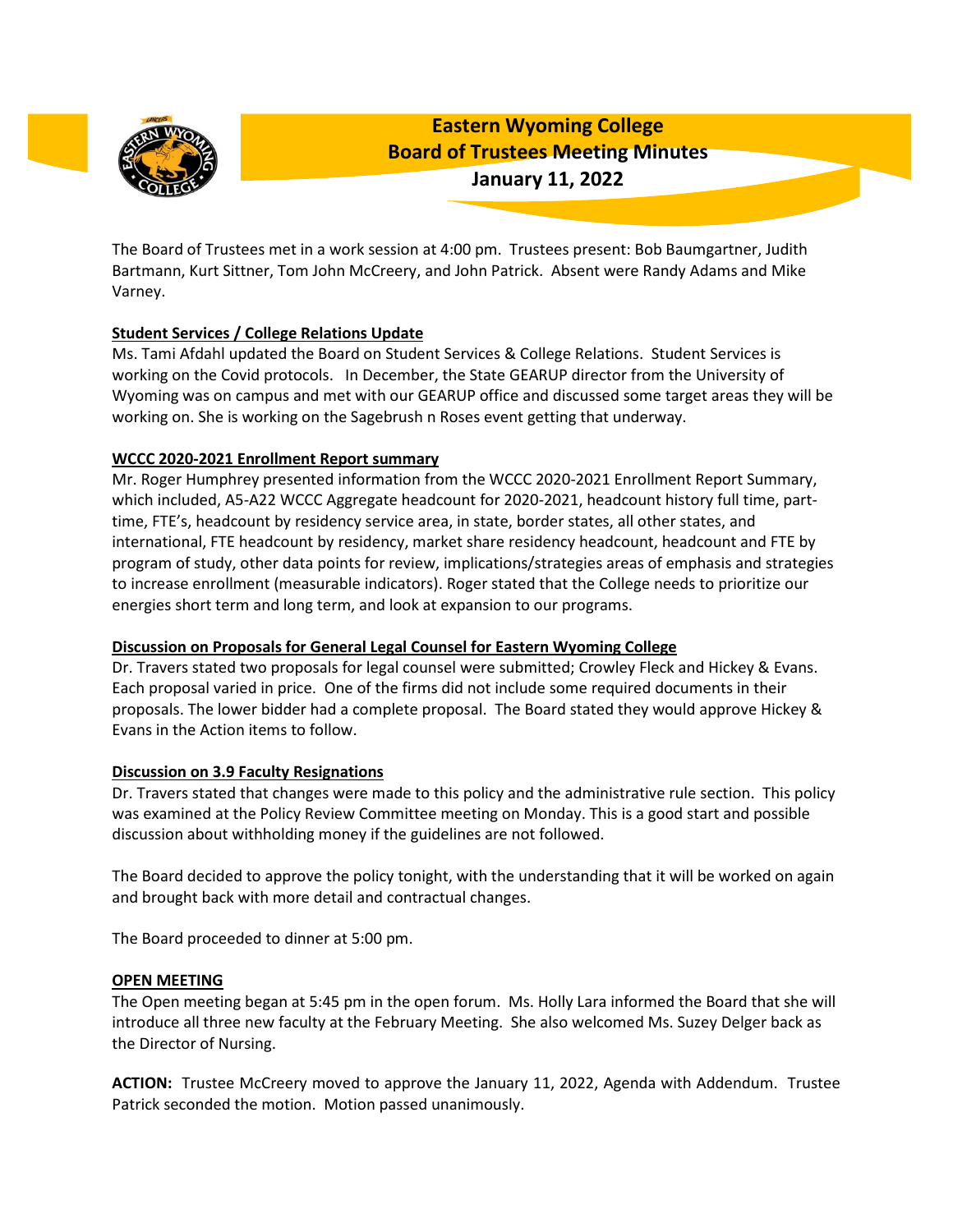### **PRESIDENT'S UPDATE**

Dr. Travers informed the Board about the upcoming In-Service activity, scheduled for January 12<sup>th</sup> to January 14th, and invited them to lunch on Wednesday at noon. There will be an ACCT training on March 23<sup>rd</sup>-25<sup>th</sup> in Philadelphia if anyone is interested in attending.

Mr. Hansen spoke about the proposed walking path that the Rotary club is working to provide walkability in Torrington. Benchmark Surveying Company stated that the plan involves EWC property and the College needs to examine where the path would be best suited on EWC property and provide ideas and suggestions.

Dr. Travers spoke to the Board regarding the WAACT training slide show that Erin Taylor has available for viewing. WAACT and community colleges are looking at improving employee compensation, the Wyoming Works program, investing in adult financial aid, Hathaway scholarship, Wyoming Community College investment bill, and the Wyoming's Tomorrow Adult Grant.

Dr. Travers spoke about the vaccine mandates that are still uncertain at this time. She does have a vaccine policy drafted in case it needs to be integrated to our college.

### **CONSENT AGENDA**

**ACTION:** Trustee Patrick moved to approve the January 11, 2022, Consent Agenda, which included the minutes from the December 14, 2021 Board Meeting, and the resignation of Rick Harold, Cook, effective January 3, 2022. Trustee McCreery seconded the motion. Motion passed unanimously.

### **ACTION ITEMS**

Mr. Kwin Wilkes informed the Board regarding Cares money distribution and awards. The bulk of the funds were used for lost revenue tied to fiscal year 2021. Mr. Wilkes also updated the Board on Cares III and Heerf money.

*Comment:* Trustee Sittner requested a breakdown of the funds on where the money was spent.

- 1. Trustee Patrick moved to approve the January Fiscal Report. Trustee McCreery seconded the motion. Motion passed unanimously.
- 2. Trustee McCreery moved to approve the reappointment of Administrators per Board Policies 3.2 and 3.22 and the result of completed annual performance evaluations for Dr. Margaret Farley, Vice President for the Douglas Campus, Mr. Roger Humphrey, Vice President for Academic Services, and Mr. Kwin Wilkes, Vice President for Administrative Services for FY 2023. Trustee Patrick seconded the motion. Motion passed unanimously.
- 3. Trustee McCreery moved to approve the appointment of Gary "Matt" Scott to the position of Precision Ag Instructor, with a starting date of January 12, 2021. Trustee Sittner seconded the motion. Motion passed unanimously.
- 4. Trustee Patrick moved to approve Hickey & Evans as general legal counsel for Eastern Wyoming College for the 2022-2023 School Year. Trustee Sittner seconded the motion. Motion passed unanimously.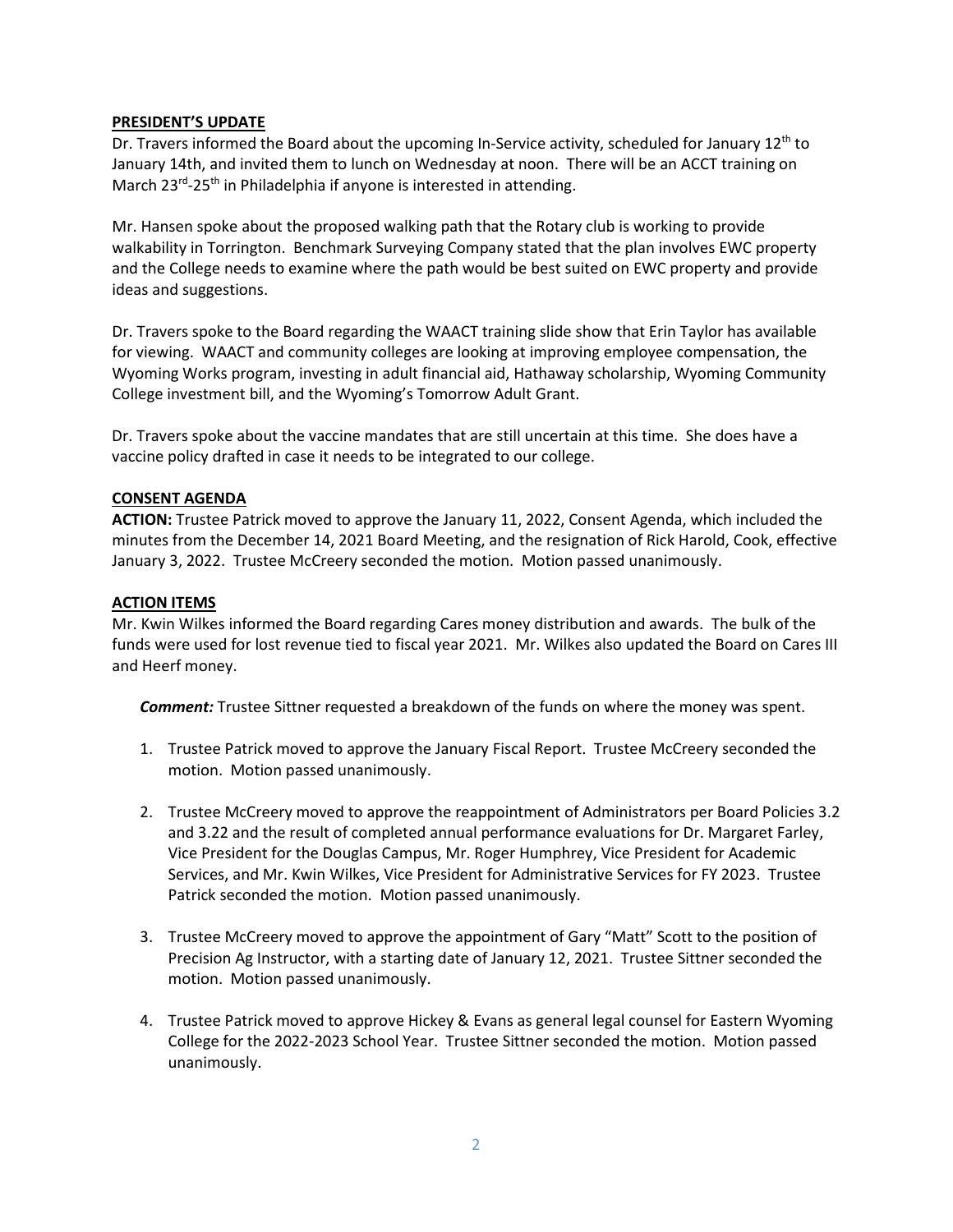5. Trustee Sittner moved to approve the A12 Custodian Salary Schedule. Trustee McCreery seconded the motion. Motion passed unanimously.

**Discussion on A12 Decision Band Method:** Trustee Patrick suggested adding levels for future employees affected by this and not just this one time for one person. After discussion, the Board decided to add two additional levels to the A12 level, which will result in Level 4 and Level 5. This will be recalculated using the formula to create levels and will accommodate employees that are affected by inequities.

- 6. Trustee McCreery moved to amend the motion and add two additional levels to the A12 Decision Band Method to accommodate employees affected by inequities. Trustee Patrick seconded the motion. Motion passed unanimously.
- 7. Trustee Patrick moved to approve the appointment of Mr. Jim Willox from Converse County as an ex-officio member of the EWC Board of Trustees for a one year term, ending December 1, 2022. Trustee McCreery seconded the motion. Motion passed unanimously.
- 8. Trustee McCreery moved to approve the final reading of 3.9 Faculty Resignation. Trustee Bartmann seconded the motion. Motion passed unanimously.

**Discussion on BP 3.9:** Dr. Travers suggested taking this back to the Policy Review Committee for more review to address how it would impact faculty contractual changes. She would like to have a member of Faculty Senate be part of this review at the next meeting.

9. Trustee Patrick made a second motion and moved to have the President reconvene the Policy Review Committee, with the addition of a Faculty Senate representative, to discuss Board Policy 3.9 Faculty Resignations and continue to work on this policy and report back to the Board no later than the April 2022 Board Meeting. Trustee McCreery seconded the additional motion. Motion passed unanimously.

#### **INFORMATION ITEMS**

- 1. Dr. Margaret Farley's report in the agenda gave an outline of activities at the Douglas Campus.
- 2. Mr. John Hansen updated the Board on Institutional Development and Foundation news. This has been a great year for the stock market for equities. The Foundation will be looking at their spending policy on January 19<sup>th</sup>. Sagebrush n Roses Event is scheduled for January 29th.
- 3. Mr. Keith Jarvis updated the Board on construction and major maintenance. The digital wallpaper is being installed in ATEC. He also reported on the access control and video surveillance, the fire alarm system, activity center chiller, work orders, and his labor shortage in his department. The emergency backup generator for Eastern Hall will arrive next week.
- 4. Ms. Holly Lara updated the Board on Human Resources. She will post new salaries for custodians at job service.
- 5. Mr. Roger Humphrey updated the Board on Academic Services. They were approved for the Pre-hire grant that Donna White has been working on for CDL students. This scholarship of